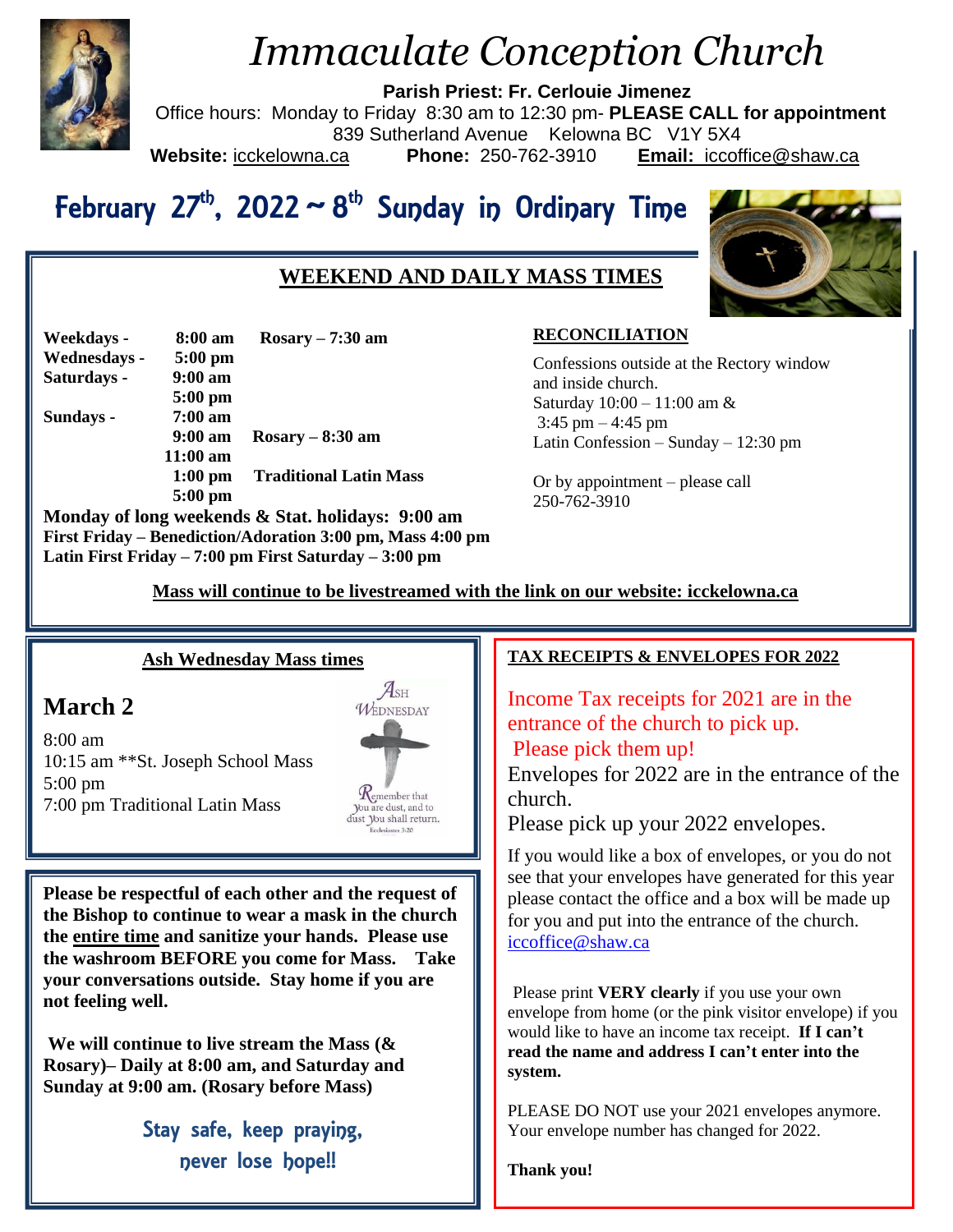| Parish & Religious Ed Offices                      |  |  |  |  |
|----------------------------------------------------|--|--|--|--|
| <b>PLEASE CALL OR EMAIL to make an appointment</b> |  |  |  |  |
| <b>Parish Office:</b>                              |  |  |  |  |

**Maureen Marks**  250-762-3910 ext. 0 or [iccoffice@shaw.ca](mailto:iccoffice@shaw.ca)

#### **Religious Ed office**

David Ziebart david@icckelowna.ca 250-762-3910 ext. 3 Leanne Hopegood [leanne@icckelowna.ca](mailto:leanne@icckelowna.ca) 250-762-3910 ext. 4

## **GRIEF TO GRACE**

Grief to Grace (healing the wounds of abuse) retreat May 25- 29, 2022. For more information visit our website grieftograce.org or call Pam @ 250-255-7223.

### **Women's Lenten Group : THE CHOSEN Series**

Join us (via Zoom online meetings) for a weekly viewing and discussion of this multi-season tv show chronicling the life of Jesus. Thursday evenings from 7-8:30 pm starting March 10th. (If you miss an episode, they are also now available on Youtube.)

Contact Paula at 250-762-7855 or [pziebart@live.com](mailto:pziebart@live.com) to sign up.

#### **LEGION OF MARY MEETING**

On Tuesday March 8 at 1 pm. Newcomers welcome.

For location or further information phone Annie at 250-762-5072 or Colleen at 250-868-8071

#### **Gr. 8-12 Youth Group News …**

With Ash Wednesday upon us next week, we want to gather for a beautiful event to kick off Lent …



**Outdoor Stations of the Cross at Seton House of Prayer** When: Friday, Mar. 4 Drop Off: 6:30 pm at **ICC Parking Lot** (behind church) Pick Up: Approx 9:15 pm at ICC Parking Lot Plan: Bus up to Seton House, do **Lifeteen's** Stations of the Cross, gather around a fire for a hot drink and conversation, bus back to ICC Bring: Headlamp (or flashlight), good shoes, jacket, toque, mitts **RSVP to** [david@icckelowna.ca](mailto:david@icckelowna.ca) **by Wednesday Mar. 2**

#### **2022 CWL Annual Membership Fee - \$30.00**

Payments are accepted by cash or cheque (payable to Immaculate Conception CWL) 1.Drop payment in an envelope marked CWL into the collection basket at Mass. Be sure to put your name, address and phone number in the envelope with the cash or cheque.

2. Drop payment off at the Parish Office or in the Secure Mailbox outside the parish office.

3. Mail via Canada Post to CWL: c/o Immaculate Conception Church, 839 Sutherland Avenue, Kelowna BC V1Y 5X4

As a member in good standing your membership assists in giving

CWL a voice & support to the National sisterhood of Catholic Women.



#### **REMEMBER TO PRAY FOR THE ILL:**

j

Rosemarie Rosser, Luisito and Crispin Clemente, Nancy Brisson. Paul Meyer, Ginoefa Diakow, Rick Lock, Cathie Lock, Mertis Filiatrault, Sister Barbara, Candace Gilmore-Stephensen, Anne Engel, Aisley Ducharme, Tony Lunelli, Catherine Fortunat, Michael M, Trudy Szulkies, Cherie Lynn Walsh, Suzanne Crowe, Alicia L, Rosa Maria Santos, Arthur Cobham, Marcus Cresswell, Ray Pauluk, Aggie Turner, Roger Jolicoeur, Desjardines families, Rachel Donegan, & Ernie Poitras.

\*\*If you have a loved one that you would like on the prayer list or if you know of someone who no longer needs to be on the list please contact Maureen at the Parish office – 762-3910 ext. 0, or email at iccoffice@shaw.ca

## **MASS INTENTIONS Repose – R. Intention – I.**

| Sat. Feb. 26<br>9:00 am <b>I.</b> Alfred Geismayr<br>5:00 pm <b>R</b> . Edward Ramos<br>7:00 am <b>I.</b> Fr. Cerlouie Jimenez- Happy Birthday!<br>Sun. Feb. 27<br>Intention of Parishioners<br>$9:00 \text{ am}$<br>Intention of Parishioners<br>$11:00 \text{ am}$<br><b>R</b> . Vera<br>$5:00 \text{ pm}$                                                                                                                                                   | <b>R.</b> Marcus Novel<br>Sat. Mar 5<br>$9:00 \text{ am}$<br>R. Kazimiera Lisowska<br>$5:00 \text{ pm}$<br>Sun. Mar 6<br>7:00 am<br>Citizens of the Ukraine<br>$9:00 \text{ am}$<br>Intentions of Parishioners<br>$11:00 \text{ am}$<br>Intentions of Parishioners<br><b>I.</b> AnnMarie & Matthew Bernacki<br>$5:00 \text{ pm}$ |
|----------------------------------------------------------------------------------------------------------------------------------------------------------------------------------------------------------------------------------------------------------------------------------------------------------------------------------------------------------------------------------------------------------------------------------------------------------------|----------------------------------------------------------------------------------------------------------------------------------------------------------------------------------------------------------------------------------------------------------------------------------------------------------------------------------|
| Mon. Feb. 28<br><b>I.</b> Ray Marks<br>$8:00 \text{ am}$<br>Tues. Mar 1<br><b>I.</b> Fr. Sebastian Puthenpura<br>8:00 am<br><b>Ash Wednesday</b><br>Wed. Mar 2<br>8:00 am<br><b>Ash Wednesday</b><br>$5:00 \text{ pm}$<br><b>R.</b> Carl Eichinger<br>Thurs. Mar 3<br>$8:00 \text{ am}$<br>Fri<br><b>R</b> . Theresa & Antonio O'Campo Diaz<br>Mar 4<br>$8:00 \text{ am}$<br>Adoration/Benediction<br>$3:00 \text{ pm}$<br>$4:00 \text{ pm}$<br>For the unborn | 8:00 am<br><b>R.</b> Hans & Hildegard Novelletto<br>Mon. Mar 7<br><b>R.</b> Bob Procter<br>Tues. Mar 8<br>8:00 am<br>Wed. Mar 9<br>8:00 am<br>Souls in Purgatory<br>$5:00 \text{ pm}$<br>Thurs. Mar 10 8:00 am<br>8:00 am I. Douglas $&$ Tina and family<br>Fri.<br>Mar 11                                                       |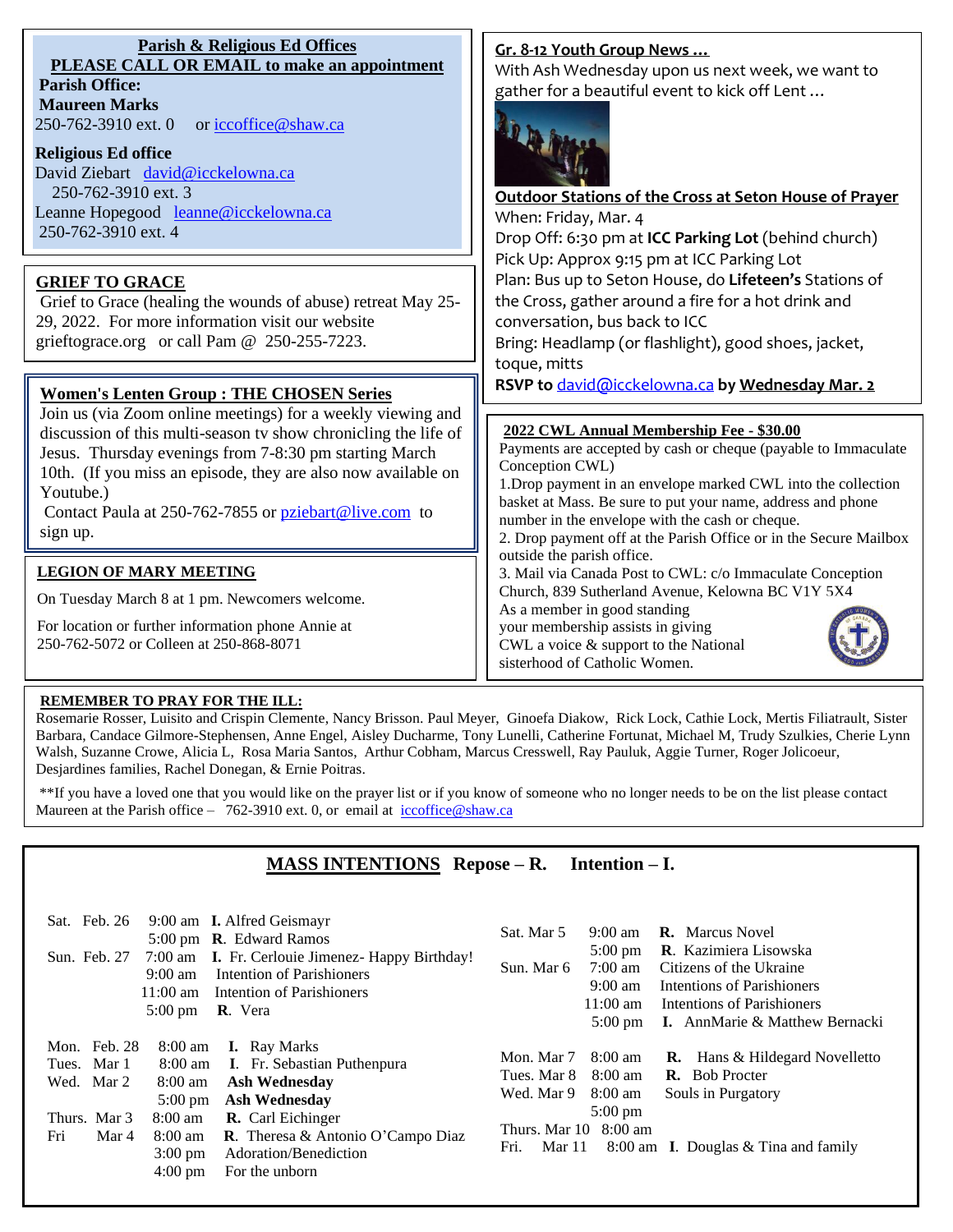**Pray for Ukraine From Pope Francis**: "*I invite everyone to make March 2, Ash Wednesday, a day of fasting for peace," he said. "I encourage believers in a special way to devote themselves intensely to prayer and fasting on that day. May the Queen of Peace protect the world from the folly of war."*

**Let us pray that all people and families may never yield to discouragement and despair, but become heralds of new hope to one another in this challenging time.** 

#### *St. Vincent de Paul*

#### **This weekend members of St. Vincent de Paul will be outside the exit door with the POOR BOX.** Please remember the least



amongst us as you pass by. The demand for our assistance continues, we have many new families as the rental market continues to struggle and families must move to accommodate new developments. Often it is our food hamper that allows them to pay the rent and yet remain healthy with proper meals.

We are all called to open our hearts to all and especially those most marginalized in our community. The readings call us to action, to let go of our biases and see one another as people of God, not labels based on external perceptions. As we move into Lent let us pray together that we, as a faith community, can truly open our hearts and sing in jubilation "All Are Welcome..."

We meet on the first and third Mondays every month in the Blue Room at 6:30 (masks and vaccine passports still required) Perhaps set aside an hour during Lent to join us and discover the spirituality of St. Vincent de Paul.

We are still seeking someone to look at photos from the 90's, please call 250 826 5562

For those who are able to give financially, we are now able to accept e-transfer donations at icc.ssvp@gmail.com, or through our National website: ssvp.ca

Click donate and choose Immaculate Conception Kelowna.

Thank you for your generosity to those in need.

**ABORTION HEALING RETREAT**: Many women, men, couples & relatives who have had an abortion experience, suffer emotional & spiritual pain, afraid to reveal their deep secret. We invite you to come on a Rachel's Vineyard Weekend Retreat where you will receive God's mercy, compassion & grace replacing shame, guilt, anger, & grief. Registering now. Confidentiality assured. **March 11-13, 2022**

# *Rachel's Corner*

*""In the inner stillness where meditation leads, the Spirit secretly anoints the soul and heals our deepest wounds."*

Have you allowed yourself to grieve your loss due to an abortion decision? Has the shame and regret been weighing you down? Join us on a Rachel's Vineyard™ Retreat and find freedom and peace in acknowledging your pain and allowing the healing to begin.

> [info@rachelsvineyardkelowna.com](mailto:info@rachelsvineyardkelowna.com) [www.rachelsvineyardkelowna.com](http://www.rachelsvineyardkelowna.com/) f Rachel's Vineyard Kelowna 250-762-2273

### **MEN'S GROUP**

ALL Catholic men of the Kelowna parishes are invited to gather together twice a month to pray the Rosary (1st and 3rd Wednesdays) at 6:30 am in the church. Please join us as we pray for our wives, our families, our vocations, our Church and an end to the pandemic.

Feel free to enjoy the quiet of the church afterwards as you begin your day before the Lord in the Blessed Sacrament!

## **ICC STUDENT SPONSORSHIP - HAITI**

#### Bonjou from Haiti!

Haiti remains the poorest country in the Western hemisphere, and is one of the poorest countries in the world. 85% of the Haitian population lives in poverty less than \$2USD/day.

Families are required to pay for their child's education and provide them with a uniform and basic student supplies. Students are not often not permitted to attend school without a proper uniform, including black dress shoes – no sneakers allowed!

We are so pleased we offer access to education for 10 students and to partner with Haiti in My Heart who ensures this access is provided to 300 children and their families.

 This week, meet 4 year old Kernizan! For all our students' profiles: <https://www.haitiinmyheart.ca/icc-parish>

Kernizan Brifil, 4 years old, Preschool A Kernizan has attended IMR since he was 2 years old. He has 6 siblings and lives at home with his parents.